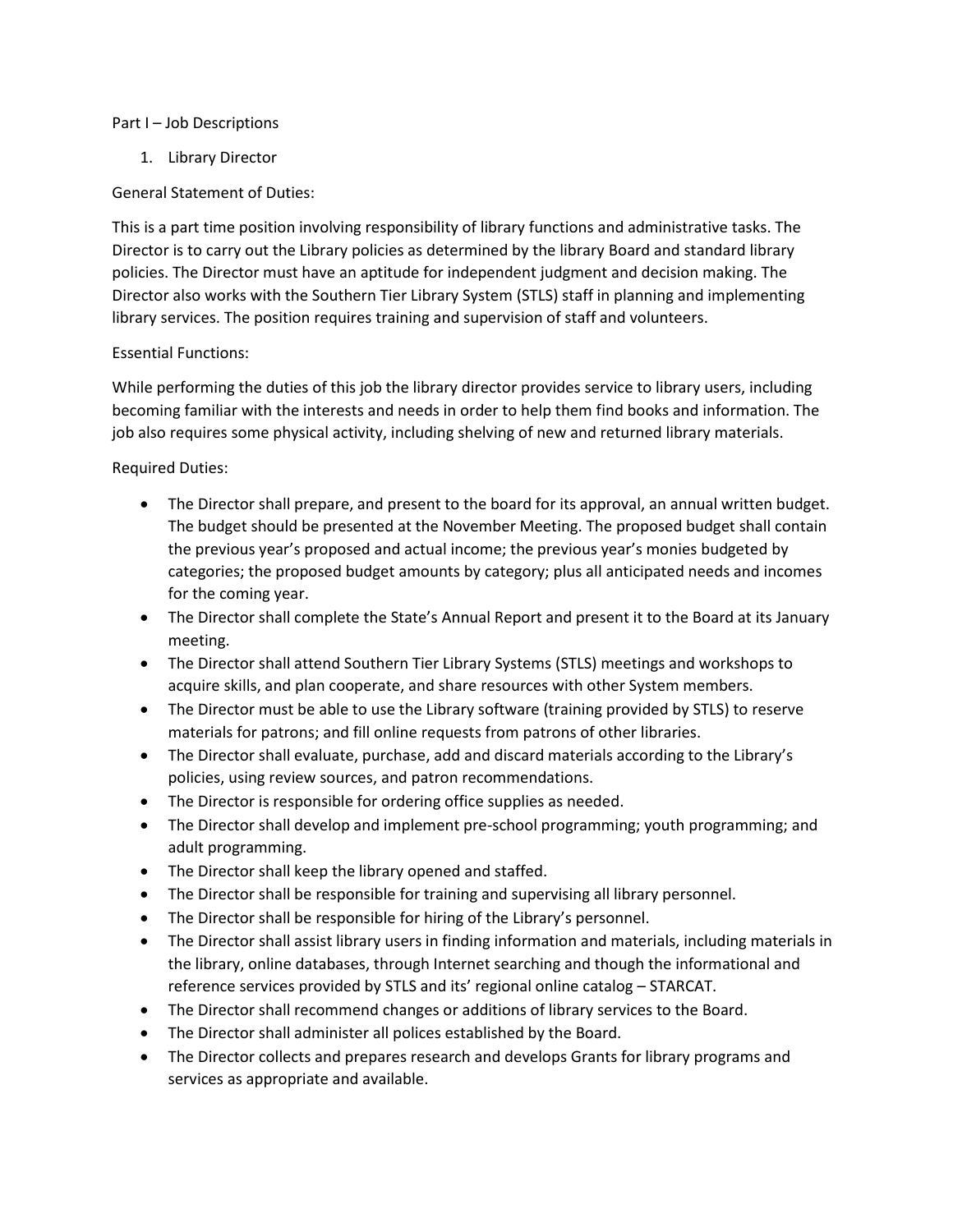- The Director shall aid with the public-relations program. The Director recommends and carries out public relations activities, including the writing of publicity materials (such as press releases and newsletters) and creates displays.
- The Director compiles data for all statistics (budget, circulation attendance, computer usage, etc.) and writes reports. This includes a monthly report to the Board, an annual report to the community and the annual report for the NYS Division of Library Development.
- The Director is to report the Library's current progress and future needs in the annual report to the community. The Report should be in the form of a news release and be presented to the Board at its' January meeting for review. The report should be submitted to the local newspapers. Copies should also be made available to the patrons of the library.
- The Director shall provide information to the public on Library policies and procedures.
- The Director shall see that all Board meetings are advertised to the public.
- The Director shall represent the Library at Village Board meetings.
- The Director shall represent the Library at community meetings seeking financial support of the Library.
- The Director represents the library at community and group meetings and events.
- The Director shall provide the advisory and guidance services to library users.
- The Director answers reference questions for the public and staff.
- The Director implements and/or enhances the library's automation project and services.
- The Director shall attend all Library Board of Trustee meetings.
- The Director shall recruit, train supervise and assign duties to all volunteers.
- The Director shall also be able to fulfill the Library Aide's duties.
- The Director works with the System (STLS) consultants to evaluate the effectiveness of library services in relations to the changing needs of the community, and keeps informed of developments in library services.

Performance, Knowledge, Skills, and Abilities:

- Ability and willingness to work hours and assignments as required by the Library Board;
- Ability and willingness to learn to troubleshoot computer problems;
- Ability to drive and possess a current driver's license;
- Ability to work within a confidential environment;
- Ability to produce and maintain accurate files and records;
- Ability to use and mange office equipment including a telephone system, fax machine, copier;
- Working knowledge of the written polices and procedures of the library;
- Willingness to acquire knowledge of library services, practices, and procedures;
- Ability to use current computer software and learn new technologies as they become available;
- Exhibit clarity of expression, both orally and in writing to groups and individuals;
- Working knowledge of applications of computer technology to library operations;
- Working knowledge of library organizations, procedures, aims and services (STLS)
- Knowledgeable about the library's current materials and their use;
- Ability to handle complaints in a respectful and fair manner;
- Ability to use tact, courtesy and enthusiasm in dealing with members of the staff and public;
- Ability to train, plan, coordinate and supervise the work of others; has leadership qualities